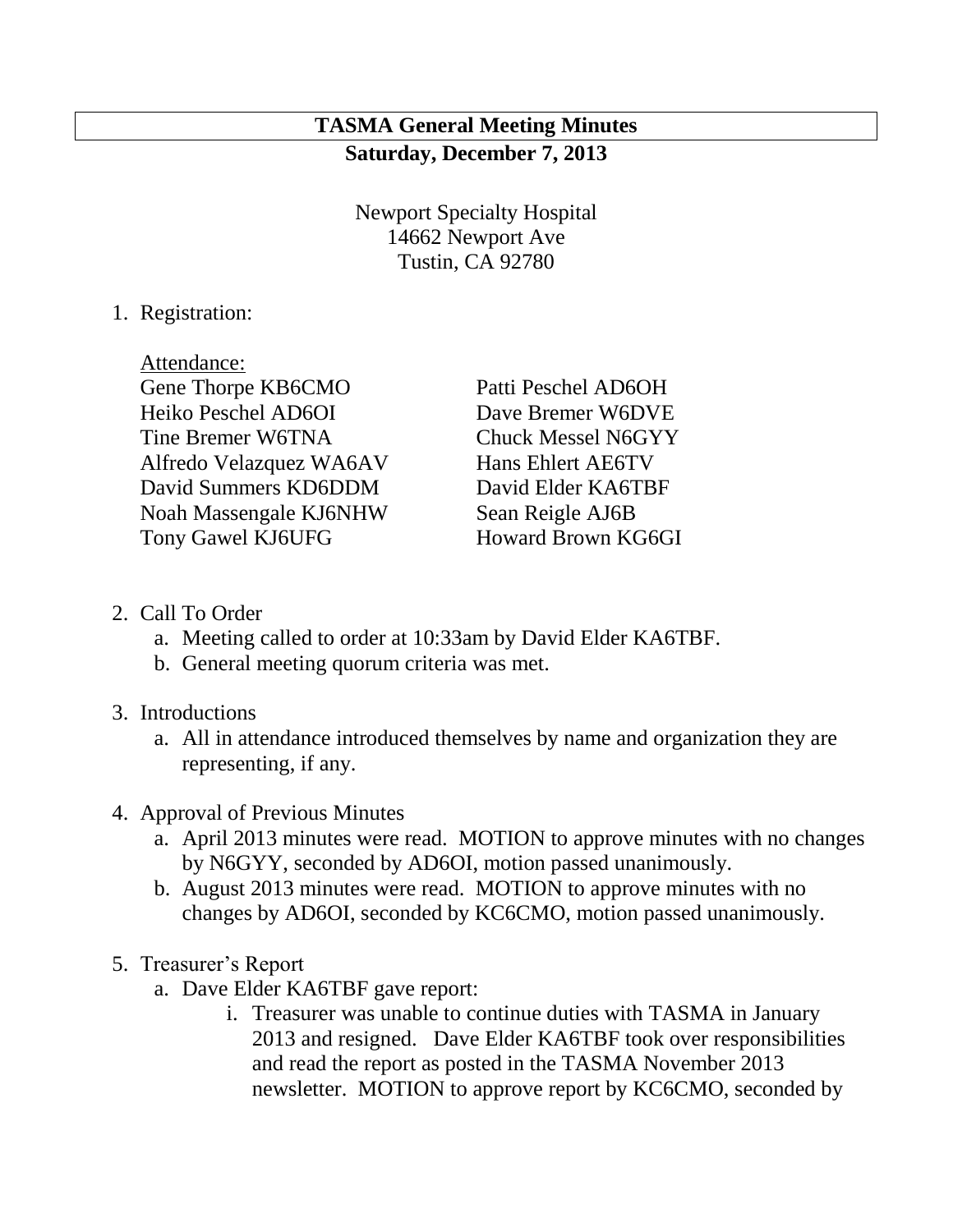W6DVE, motion passed unanimously.

- 6. Budget and Financial Review
	- a. The budget and financial review was not available for the meeting.
- 7. Membership Director's Report:
	- a. David Summer KD6DDM gave report:
		- i. David encouraged people about joining TASMA. Outreaching old members about benefits of supporting the local coordinating body. TASMA is looking to go to club meetings and make presentations about what TASMA does and why it is important.
- 8. Membership Status:
	- a. There were 56 members at the end of 2013.
- 9. Correspondence Summary:
	- a. Will be covered in Technical Committee report.
- 10.Committee Reports:
	- a. No special committee reports other than the ones on the agenda.
- 11.Technical Committee Report:
	- a. Chuck Messel N6GYY gave report:
		- i. Interference complaints: 1 active complaint filed against W6LY, Laguna Woods. Being resolved, should be dismissed at March meeting.
		- ii. 4 Final coordinations granted at August meeting
		- iii. 7 Test coordinations reviewed- granted but not yet on air
		- iv. 9 Test coordinations currently in progress
		- v. Multiple updates of trustee and / or other database details which do not effect coordination.
		- vi.  $11 -$  waiting list / 1 given test coordination in June
		- vii. Attempting to verify status on waiting list by requesting updates. Limited response at this point.
		- viii. Waiting list rules also being reviewed.
			- ix. Frequency pairs in the Los Angeles / Orange County area are maxed out. Test coordinations in the basin are difficult to issue and are predominantly low level / small footprint sites.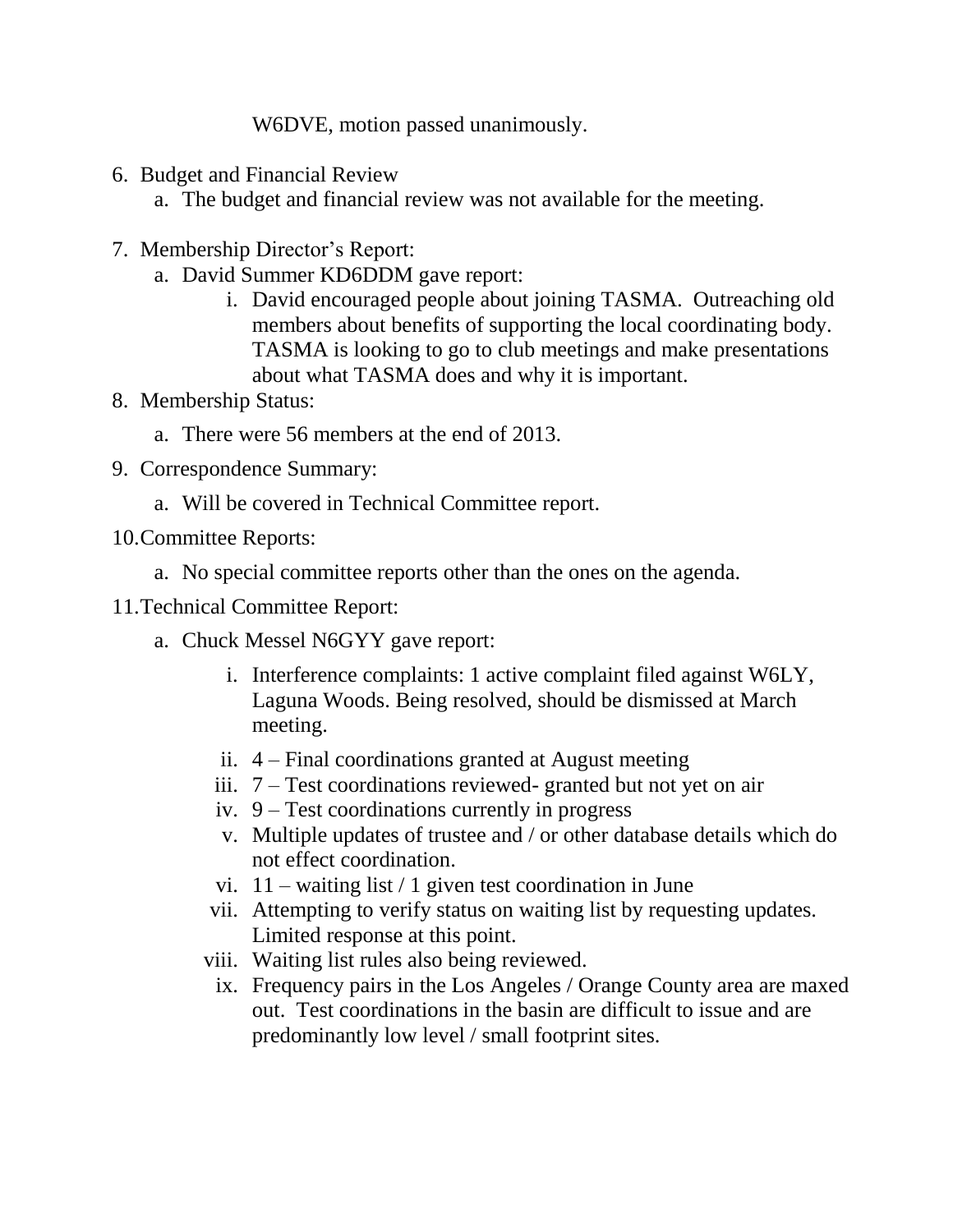- x. 75 repeater pairs available with 300+ repeaters coordinated. Each frequency pair is being used on an average of 4 times!
- 12.TASMA Database:
	- a. Sean Reigle AJ6B gave report:
		- i. Database is good shape. Working on project to convert database from current system to an online system to allow repeater owners and Tech Committee to do more work with database directly.
- 13.Old Business:
	- a. Discussion about TASMA going more "green." General meeting consensus and feedback is to handle TASMA communications via e-mail when possible.

## 14.Election of Officers:

- a. Additional Nominations:
	- i. No additional nominations for chairman. MOTION to close nominations for chairman by AD6OI, seconded by W6DVE, passed unanimously.
	- ii. No additional nominations for vice chairman. MOTION to close nominations for vice chairman by KG6GI, seconded by AD6OI, passed unanimously.
	- iii. MOTION to nominate Sean Reigle AJ6B for secretary by AD6OI, seconded by N6GYY, passed unanimously. MOTION to close nominations for secretary by W6DVE, seconded by KG6GI, passed unanimously.
	- iv. MOTION to nominate Hans Ehlert AE6TV for treasurer by KA6TBF, seconded by N6GYY, passed unanimously. MOTION to close nominations for treasurer by AD6OI, seconded by W6TNA, passed unanimously.
	- v. No additional nominations for member at large. MOTION to close nominations for member at large by KA6TBF, seconded by W6DVE, passed unanimously.
	- vi. No additional nominations for membership director. MOTION to close nominations for membership director by AD6OI, seconded by W6DVE, passed unanimously.
	- vii. No additional nominations for Internet manager. MOTION to close nominations for Internet manager by N6GYY, seconded by KD6DDM, passed unanimously.
	- viii. MOTION to close all nominations by KG6GI, seconded by N6GYY, passed unanimously.